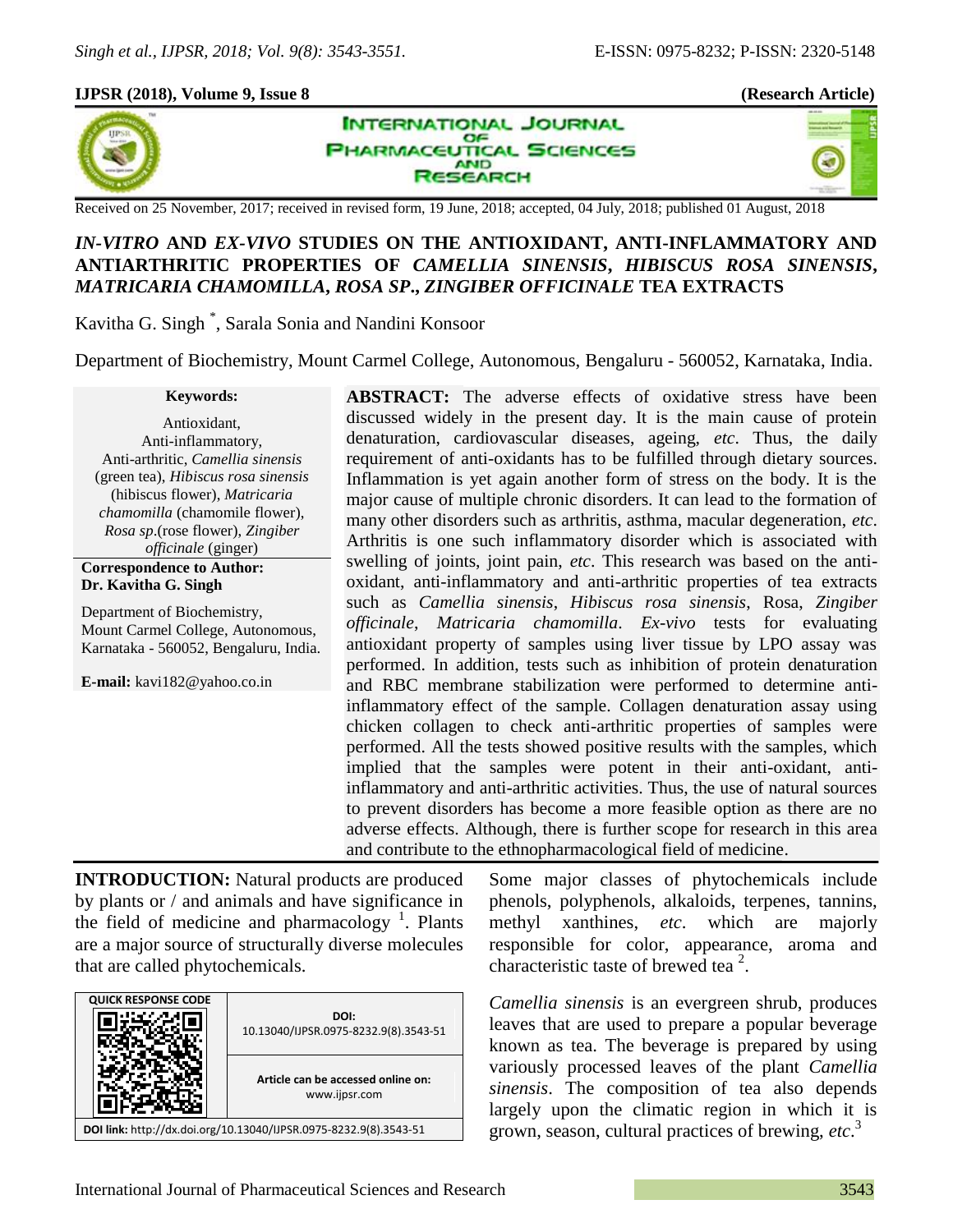Flavonols, flavanols, flavonol glycosides, polyphenolic acids put together can be called total polyphenols of tea and make up about 30% of the dry weight of tea shoot. Fresh tea leaf is unusually rich in the flavanol group of polyphenols known as catechins which may constitute up to 30% of the dry leaf weight <sup>4</sup> . Some of the major catechins present in tea are epigallo catechin (EGC) and epigallo catechin gallate  $(EGCG)^5$ . Hibiscus is also known to have beneficial effects in reducing cardiovascular diseases  $6, 7$ . Hibiscus consists of many phytochemicals, which are known to have these ethnomedicinal properties  $8,9$ .

Some [research](http://www.ncbi.nlm.nih.gov/pubmed/15922006) [su](http://www.ncbi.nlm.nih.gov/pubmed/15922006)ggests that anthocyanins, an antioxidant, may hold the key to hibiscus's anti-cancer properties  $^{10, 11}$ . It is also known to reduce inflammation  $12$  within the body and thus, has a protective effect in maintenance of health  $^{13, 14}$ . Chamomile are native in many countries throughout Europe, and are cultivated in such countries as Germany, Spain, Egypt, Morocco, France, Italy and parts of Eastern Europe  $15$ . The main constituents of the flowers include several phenolic compounds, primarily the flavonoids apigenin, quercetin, patuletin, luteolin and their glucosides and other therapeutic substances <sup>15</sup>.

Chamomile has been used for centuries in many different cultures in the form of teas as a mild, relaxing sleep aid  $16$ , treatment for fevers, colds, stomach ailments, and as an anti-inflammatory, to name only a few therapeutic uses  $15, 16, 17$ . The main components of rose was found to be citronellol, geraniol, nerol, phenyl ethyl alcohol, alphaguaiene, nonadecane, eicosane, heneicosane, tricosane, geranyl acetate and eugenol have been reported from different parts of world  $^{18}$ .

The decoction of the rose flowers was used for treatment of pain in abdomen and chest, menstrual bleeding and digestive ailments as it acts as a gentle laxative for constipation. It is also used as a cardiotonic agent for strengthening the heart  $18, 19$ . Ginger as a herbal medicinal product that shares pharmacological properties with nonsteroidal antiinflammatory drugs  $^{20}$ . Some researchers think that ginger may help prevent strokes, heart disease, and hardening of the arteries  $20$ ,  $21$ . A tea made of the root improves digestion, relieves gas and bloating, and stimulates appetite  $22, 23$ . It is known that gingerol, a substance in ginger, inhibits an enzyme that causes cells to clot  $24$ .

Free radicals are involved in the development of various diseases which include cellular aging, coronary heart disease, mutagenesis, diabetes, carcinogenesis and neurodegeneration <sup>6</sup> . The biological properties of tea and tea polyphenols have an effect in cancer, cardiovascular disease, antioxidant, anti-inflammatory, antiobesity, and neurodegenerative disorders prevention  $25, 26, 27$ . Oxidative stress occurs when the production of reactive oxygen species reacts with biomolecules by donating oxygen atoms to different biomolecules such as proteins, lipids, nucleic acids, *etc*., in the cell to cause many diseases and illnesses <sup>7</sup>. When the amount of reactive oxygen species  $28$  or free radicals is more than the body's ability to detoxify it  $^{29}$ , oxidative damage occurs  $^{30}$ ,  $^{31}$ . Consumption of dietary antioxidants prevents oxidation of DNA  $^{32, 33}$ , proteins and lipids within the body  $34, 35, 36$ . Enzymes such as superoxide dismutase  $37, 38$ , catalase  $39$ , glutathione nonenzymatic antioxidants like Vitamin C, tocopherols  $40$  and melatonin<sup>41</sup> prevents oxidative damage  $42, 43$ .

Inflammation occurs in response to any kind of bodily injury and is accompanied by a non-specific immune response  $44$ . Inflammation is the body's way of responding to stress. Inflammation can cause many chronic diseases due to free circulation of high levels certain inflammatory mediators such as C-reactive proteins, interleukin-6, tumour necrosis factor-alpha  $45$ . It is found that the persistent increase in the circulatory levels of these inflammatory markers is an indication of cardiovascular disease <sup>46</sup>. Inflammatory disorders can be auto-inflammatory  $52$  in nature  $47, 48$ . Interleukins are found to be systemic biomarkers of inflammation <sup>49, 50</sup>.

Arthritis is found to be one such auto-inflammatory disorder  $51, 53, 54$ . Arthritis is characterized by inflamed joints and can cause a very painful condition, restricting movement of the affected individual  $53$ . Some of the major symptoms of arthritis is pain, swelling, stiffness and decreased angular motion in the joints. Rheumatoid arthritis  $60,$  gout, lupus, fibromyalgia, septic arthritis, juvenile idiopathic arthritis, psoriatic arthritis *etc*., are some of the common forms of arthritis.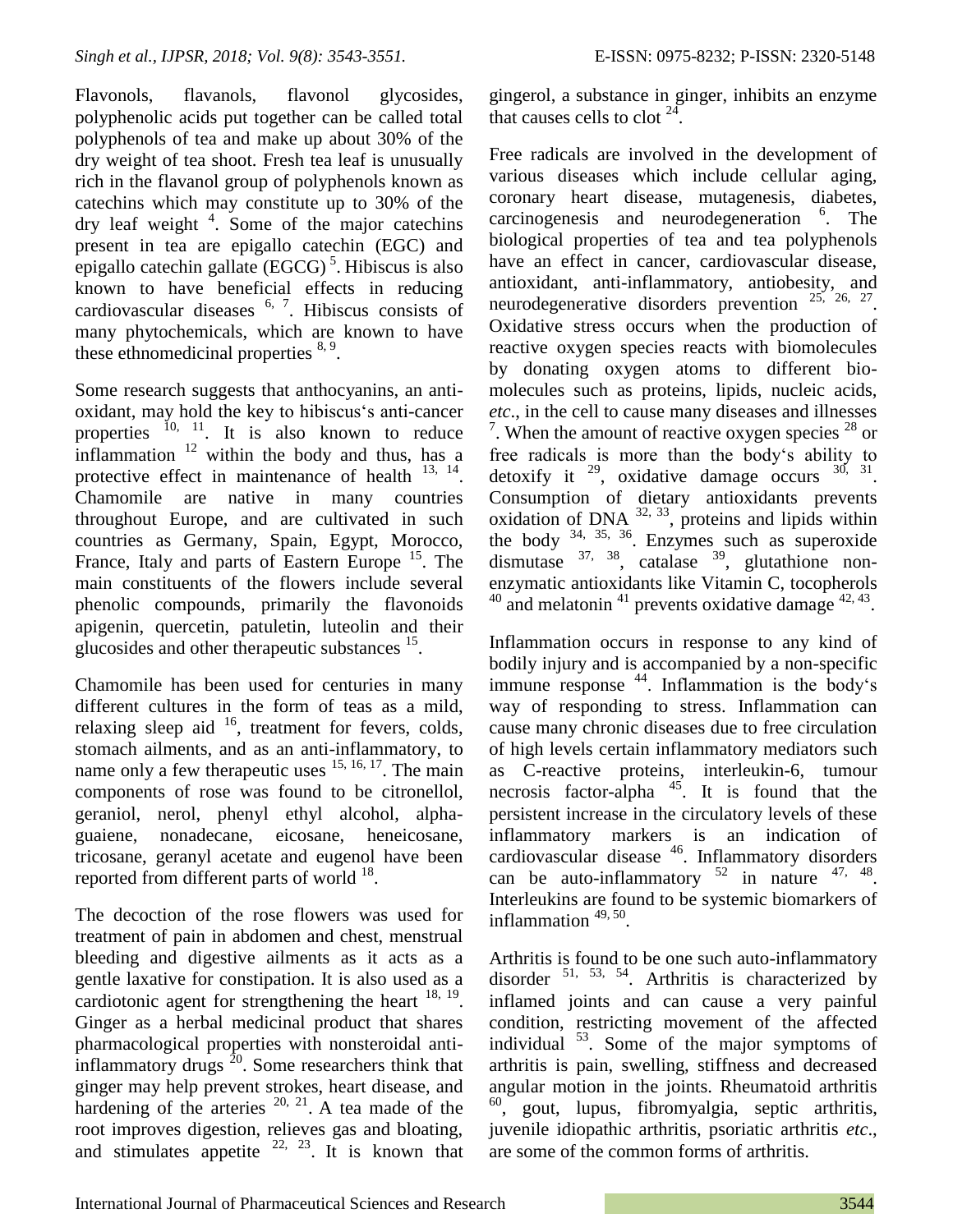Research has found that there are multiple biological markers that are found under circulation in case of prevalence of disease in the individual. C-reactive protein <sup>59</sup>, acute phase serum amyloid A protein <sup>54</sup>, cartilage oligomatrix protein (COMP), hyaluronic acid, chondroitin sulphates, keratan sulphates *etc.*,  $55, 56$  are some of the biological markers <sup>57, 58</sup>. In this study, Tea is used as one such natural source of antioxidants  $60$ , anti-inflammatory  $61$  and anti-arthritic agent that helps in the repair of damage caused due to free radical activity <sup>6</sup>, inflammatory agents and mediators respectively.

# **Objective of Study:**

- Antioxidant study was conducted on chicken liver tissue by *ex-vivo* method using inhibition of lipid peroxidation assay (LPO assay).
- Anti-inflammatory parameter was justified by performing assays such as inhibition of protein denaturation assay and HRBC membrane stabilization assay.
- Anti-arthritic assay was performed using *ex vivo* method using chicken wing cartilage for checking the inhibition of collagen denaturation.

**MATERIALS AND METHODS:** Standards of gallic acid and quercitin, 10% Folin-Ciocalteu's reagent,  $7.5\%$  NaHCO<sub>3</sub>, 10% aluminium chloride  $(AICI<sub>3</sub>)$  by Himedia, USV Ltd., 1M potassium acetate, methanol, 70% methanol, bovine serum albumin 1%, acetyl salicylic acid 1000 µg/ml and 100 µg/ml, diclofenac sodium 500 µg/ml and 10000 µg/ml, isosaline 0.85%, hyposaline 0.35%, phosphate buffer 0.15M, dextrose 2%, tri-sodium citrate 0.8%, citric acid 0.05%, sodium chloride 0.42%.

*Ex-vivo* **Studies:** Mutton liver tissue followed by lipid peroxidation reagents using TBARS assay. Anti-arthritic assay: chicken collagen, saline (0.9%), phosphate buffer pH 7.6. All other solvents and chemicals used were of analytical grade.

## **Methodology:**

**Preparation of Plant Extract:** 2.5g of powdered and dried green tea sample was boiled in distilled water to obtain 2.5% of aqueous green tea extract. The plant extract was boiled 10-20 min and cooled. This obtained extract was then filtered using a filter paper. The obtained plant extract was used for further tests and assays. Four different varieties of flavored teas were chosen for studies which are: Chamomile tea (100% chamomile extract), hibiscus tea (100% hibiscus extract), ginger tea (8%w/w) and rose green tea (10.22% w/w). These sample extracts were prepared the same way as the green tea sample. 2.5 gram of the sample was weighed and boiled with 100 ml of distilled water. The obtained solution was cooled and filtered. The extracts were then obtained was used for further assays.

**Estimation of Total Phenolics:** Colorimetric estimation method was employed for the determination of total phenolics present in the different samples of tea  $\frac{1}{62}$ . The reaction mixture was prepared by pipetting 0.1 ml of different sample extracts and made up to 1 ml with water. 5 ml of 10% Folin-Ciocalteu's reagent and 4 ml 7.5%  $NaHCO<sub>3</sub>$  was added to the tubes containing the extracts.

Blank was prepared concomitantly by pipetting 1ml of water, 5 ml 10% Folin-Ciocalteu's reagent and 4 ml  $7.5\%$  of NaHCO<sub>3</sub>. The solution was incubated at room temperature for 45 min and cooled. The absorbance was read at 670 nm using spectrophotometer. The test was performed in duplicates to obtain concordant values. A standard gallic acid solution of the concentration 0.25 mg/ml was prepared. This solution served as a standard for phenolics estimation.

The concentration of phenolics in the samples was calculated based on the measured absorbance in correspondence with gallic acid standard absorbance values obtained. The amount of phenolics in the extracts was conveyed in terms of standard solution of gallic acid equivalent (mg of gallic acid/ gram of extract).

## **Determination of Flavonoid Content:**

**Pre-treatment of Plant Sample:** 5 ml of plant extracts were taken in different test tubes and treated with methanol: water (8:2) and mixed well. 10 ml of ether diluted in 2 ml of water was added to each test tube and shaken well. The ether layer was aspirated out and was evaporated to half the volume from the initial volume. 10 ml of chloroform was added to the evaporated sample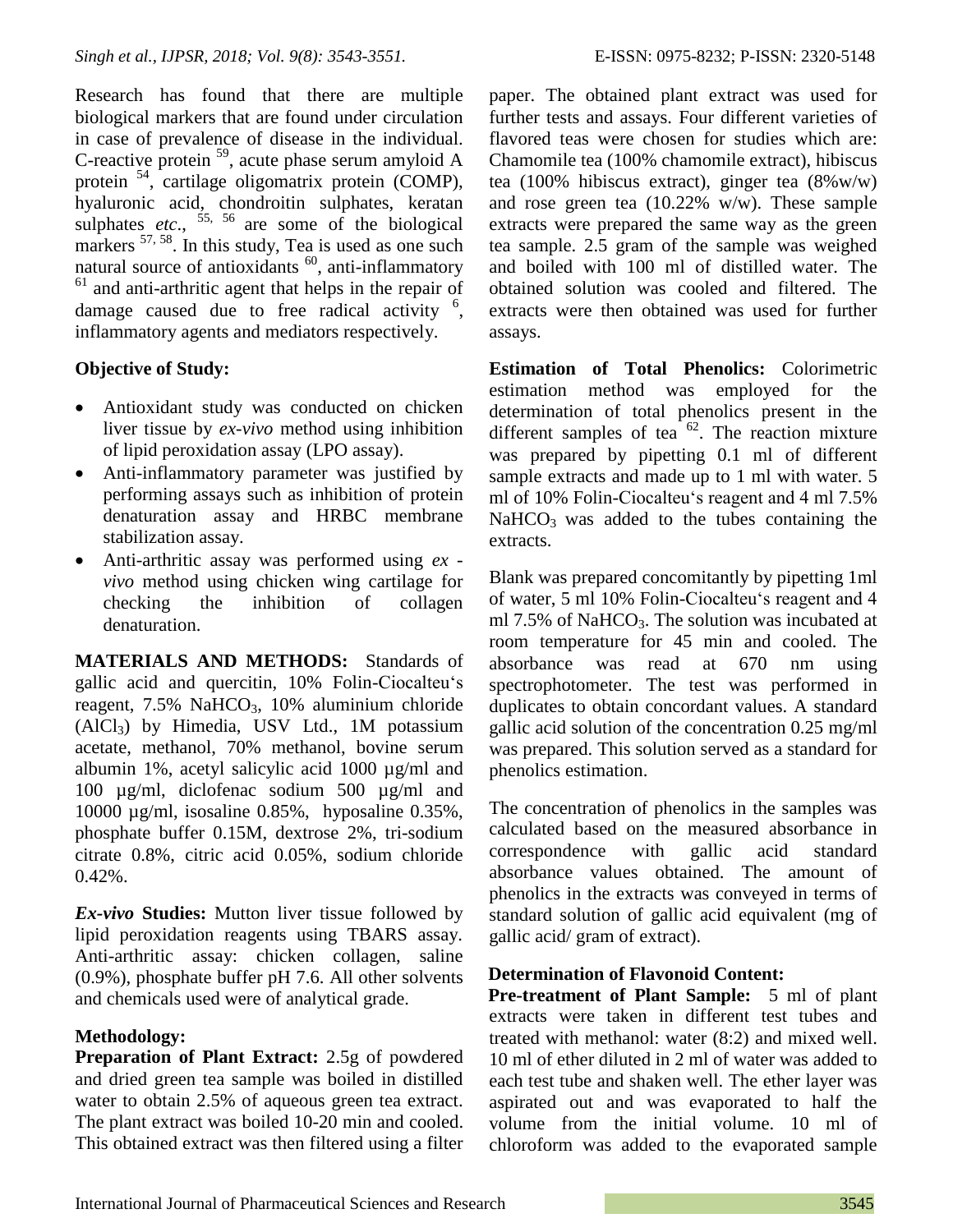and shaken well. The chloroform layer was then separated from the immiscible solution. This solution was then evaporated to dryness. The dried sample was dissolved in 20 ml of methanol. This was used for further estimation of total flavonoids in the sample.

**Estimation of Flavonoids:** The amount of flavonoids in the extracts was determined colorimetrically. Determination of flavonoids was performed using aluminium chloride colormetric method  $^{63}$ . 0.1 ml of tea extracts of concentration 2.5% was pipetted with 1.5 ml of methanol, 0.1 ml of 10% aluminium chloride, 0.1 ml of 1M potassium acetate and 2.8 ml of distilled water. Blank was prepared by using 1 ml of methanol followed by 0.1 ml of 10% aluminium chloride, 0.1ml of 1M Potassium acetate and 2.8 ml of distilled water. The above solution was incubated at room temperature for 30 min. Absorbance was read at 415 nm using colorimeter. The flavonoid content is tea extracts was expressed with respect to quercitin equivalent (mg of QE/g of tissues) from the calibration curve prepared by using standard solution of quercitin of concentrations varying from 10 to 100 μg/ml in methanol.

## **Antioxidant Activity:**

**Inhibition of Lipid Peroxidation Assay by** *Exvivo* **Method:** Lipid peroxidation assay was performed by *ex-vivo* method using live liver tissue in *ex-vivo* plates. Control was prepared by weighing 0.5g of liver tissue and treating with 1ml of 0.9% saline, 0.5 ml of 2 ppm lead acetate and incubated at room temperature for 60 min in one *ex-vivo* well. In another well, tea extract was added after half an hour of incubation with lead acetate and allowed to stand for half an hour and in another well, lead acetate and tea extract were added simultaneously and incubated for 60 min.

The solutions were taken in different test tubes and used for further assay. The supernatant solution was extracted and 2 ml of supernatant from each well of the ex-vivo plate was treated with 5 ml of glacial acetic acid and 0.5ml of 0.5% TBA. This solution was incubated in boiling water bath for 45 min and cooled. 0.05 ml of 5M HCl was added and absorbance was recorded at 535 nm using spectrophotometer. Percentage inhibition was calculated from the absorbance values.

# **Anti-Inflammatory Activity Assays:**

**Inhibition of Protein Denaturation**: 0.5 ml of 1% BSA was used as control. Aspirin and diclofenac sodium were used as standard drugs that inhibit the protein denaturation process. 0.5 ml of BSA was treated with 0.1 ml of different tea samples and with drugs that were chosen for inhibition of denaturation. It was incubated at 51 ºC for 20 min. The solution was cooled and absorbance was read at 660 nm. Percentage inhibition was calculated  $64$ , 65 .

## **RBC Membrane Stabilisation Assay:**

**(a) Preparation of RBC Suspension:** Anticoagulated human blood (3 ml) was taken in equal volume of solution containing 2% dextrose, 0.8% sodium citrate, 0.05% citric acid and 0.42% of sodium chloride was added to it. The solution was centrifuged at 10,000 rpm for 20 min. The pellet obtained was washed with isosaline and centrifuged as before for 10 min. 10% v/v suspension was treated with isosaline and the prepared RBC suspension was used for the membrane stabilization assay 66 .

**(b) Membrane Stabilisation Assay:** Reference sample of different concentrations of aspirin and control was separately mixed with 1 ml of 0.15M phosphate buffer of pH 7.4, 2 ml of hyposaline and 0.5 ml of RBC suspension. Different concentrations of aspirin  $(0.1 \text{ mg/ml}, 0.5 \text{ mg/ml}$  and  $1 \text{mg/ml}$ ) were used as standard drug concentrations. This solution was incubated at 37 ºC for 30 min followed by centrifugation at 3000 rpm. Supernatant was collected and estimated the amount of hemoglobin at 560 nm using spectrophotometer  $^{66, 67}$ . The same was performed to determine activity of the samples under study by replacing aspirin with samples.

## **Inhibition of Collagen Denaturation Assay for the Evaluation of Anti-Arthritic Activity:**

**(a) Isolation of Collagen from Chicken Cartilage:** Collagen was separated from the fore limb cartilages of chicken. Approximately, 0.2 g of collagen was weighed out and dissolved in 10ml of ice cold phosphate buffer (0.15M, pH 7.4) the collagen tissue was then macerated completely. The solution was kept under magnetic stirring for 10 min maintaining ice cold conditions at all times. This obtained solution was incubated along with phosphate buffer for 30 min. Centrifugation was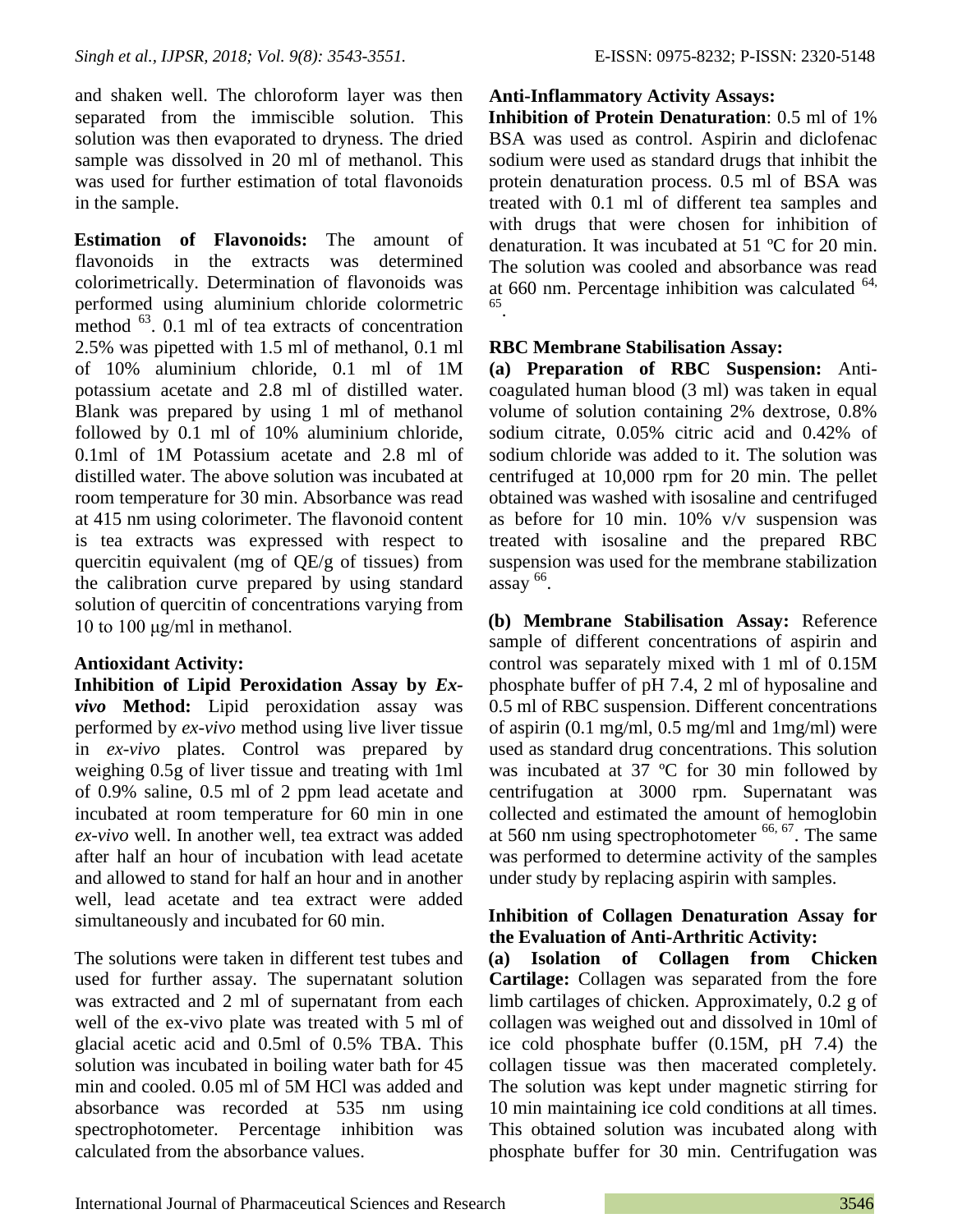then performed for 10 min at 10,000 rpm. The supernatant was collected and inhibition of collagen denaturation assay was performed to determine the anti-arthritic activity of the samples.

**(b) Inhibition of Collagen Denaturation Assay:** 

500 µl of collagen isolated from chicken cartilage was used. Aspirin was used as standard drug. The samples were added to collagen separately and incubated at 51 ºC for 20 min. Absorbance was read at 660nm using spectrophotometer. Percentage inhibition of collagen denaturation was calculated.

# **RESULTS AND DISCUSSION: Total Phenolic Content in Tea Extracts:**

**TABLE 1: TOTAL PHENOLIC PRESENT IN TEA EXTRACTS** 

| No. of                      | Tea       | <b>Total phenolic content</b> |
|-----------------------------|-----------|-------------------------------|
| samples                     | samples   | (Mg GAE/G)                    |
|                             | Chamomile | $0.207 \pm 0.0026$            |
| $\mathcal{D}_{\mathcal{L}}$ | Ginger    | $1.022 \pm 0.0098$            |
| $\mathcal{R}$               | Green tea | $1.92 \pm 0.0264$             |
|                             | Hibiscus  | $0.362 \pm 0.00608$           |
|                             | Rose      | $0.524 \pm 0.0015$            |



**FIG. 1: CALIBRATION CURVE REPRESENTING THE STANDARD GALLIC ACID**



**FIG. 2: TOTAL PHENOLIC CONTENT IN TEA EXTRACTS EXPRESSED IN TERMS OF GALLIC ACID EQUIVALENT. 1. CHAMOMILE TEA; 2. GINGER TEA; 3. GREEN TEA; 4. HIBISCUS TEA; 5. ROSE TEA.** Represented in terms of mean  $\pm$  SE (standard error).

## **Total Flavonoid Content in Tea Extract:**

### **TABLE 2: TOTAL FLAVONOID CONTENT PRESENT IN TEA EXTRACTS**

| <b>Tea Extracts</b> | Total flavonoid Content (mg QE/g) |
|---------------------|-----------------------------------|
| Chamomile tea       | $2.33 \pm 0.0070$                 |
| Ginger tea          | $10.9 \pm 0.3$                    |
| Green tea           | $24.7 \pm 2.61$                   |
| Hibiscus tea        | $9.33 \pm 0.45$                   |
| Rose tea            | $6.34 \pm 0.48$                   |



**FIG. 3: CALIBRATION CURVE FOR FLAVONOID CONTENT**



**FIG. 4: TOTAL FLAVONOID CONTENT PRESENT IN TEA EXTRACTS. 1. CHAMOMILE TEA; 2. GINGER TEA; 3. GREEN TEA; 4. HIBISCUS TEA; 5. ROSE TEA.** Represented in terms of mean  $\pm$  SE (Standard error).





**FIG. 5: INHIBITION OF LIPID PEROXIDATION IN CHICKEN LIVER TISSUE EXHIBITED BY TEA EXTRACTS STUDIED USING** *EX-VIVO* **METHOD**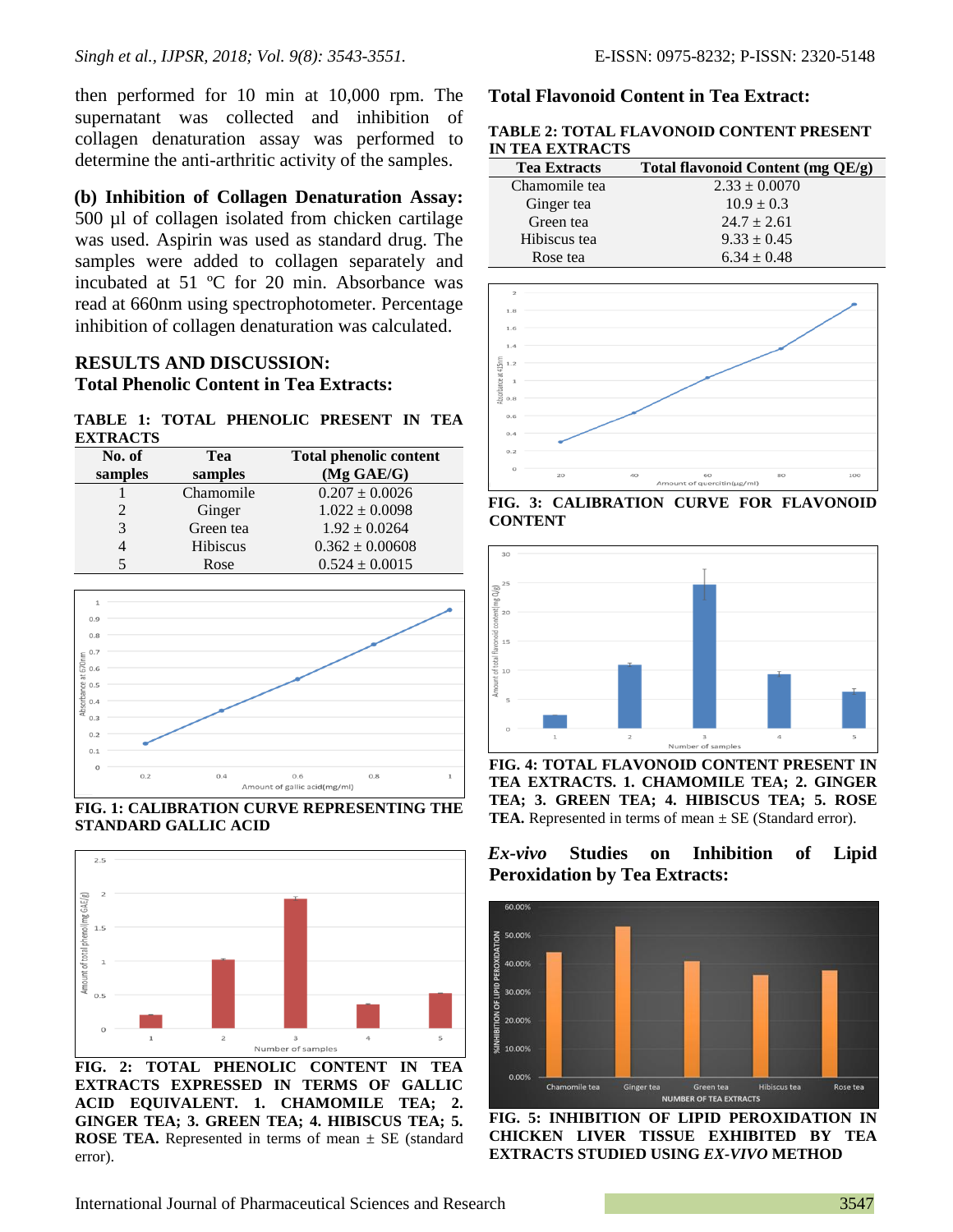#### **TABLE 3: PERCENTAGE OF INHIBITION OF LIPID PEROXIDATION BY TEA EXTRACTS USING** *EX VIVO* **METHOD**

| S.  | Tea           | % Inhibition of lipid |
|-----|---------------|-----------------------|
| no. | samples       | peroxidation          |
|     | Chamomile tea | 44.15%                |
| 2   | Ginger tea    | 53.24%                |
| 3   | Green tea     | 40.90%                |
|     | Hibiscus tea  | 36%                   |
|     | Rose tea      | 37.70%                |

## **Anti-Inflammatory Activity of Tea Extracts: Inhibition of Protein Denaturation by Tea Extracts:**

**TABLE 4: PERCENTAGE INHIBITION OF PROTEIN DENATURATION** 

| <b>Samples</b>               | % Inhibition of protein |
|------------------------------|-------------------------|
|                              | denaturation            |
| Aspirin (0.1mg/ml)           | 68%                     |
| Aspirin $(1mg/ml)$           | 73%                     |
| Diclofenac sodium (0.5mg/ml) | 88%                     |
| Diclofenac sodium (10mg/ml)  | 88%                     |
| Chamomile tea                | 88%                     |
| Ginger tea                   | 91%                     |
| Green tea                    | 91%                     |
| Hibiscus tea                 | 56%                     |
| Rose tea                     | 90%                     |



**DENATURATION EXHIBITED BY TEA EXTRACTS**

## **HRBC Membrane Stabilisation Assay:**



**AND MEMBRANE STABILIZATION BY TEA EXTRACTS**

#### **TABLE 5: PERCENTAGE INHIBITION OF HEMOLYSIS OF HRBC FOLLOWED BY MEMBRANE STABILISATION BY TEA EXTRACTS COMPARED WITH STANDARD DRUG ASPIRIN**

| <b>Samples</b> | % Inhibition of hemolysis |
|----------------|---------------------------|
| Aspirin        | 101.28%                   |
| Chamomile tea  | 93.6%                     |
| Ginger tea     | 68%                       |
| Green tea      | 88.5%                     |
| Hibiscus tea   | 88.5%                     |
| Rose tea       | 38.5%                     |

## **Anti-Arthritic Activity: Collagen Denaturation:**

| TABLE | 6: | <b>PERCENTAGE</b>                     | <b>INHIBITION</b> | OF |
|-------|----|---------------------------------------|-------------------|----|
|       |    | COLLAGEN DENATURATION BY TEA EXTRACTS |                   |    |

| S.  | Tea           | % Inhibition of collagen |
|-----|---------------|--------------------------|
| no. | samples       | denaturation             |
|     | Chamomile tea | 5.1%                     |
|     | Ginger tea    | 8.5%                     |
| 3   | Green tea     | 14.9%                    |
|     | Hibiscus tea  | 6.9%                     |
|     | Rose tea      | 11.33%                   |
|     | Aspirin       | 36%                      |



**FIG. 8: INHIBITION OF COLLAGEN DENATURATION EXHIBITED BY TEA SAMPLES**

**SUMMARY:** From this comparative study of five different tea extracts, variation in the content of phenols and flavonoids reflecting their greater activity of antioxidant, anti-inflammatory and antiarthritic properties were determined. The live liver tissue was found to be protected from lipid peroxidation by the green tea extracts performed using the *ex-vivo* method.

The percentage inhibition of lipid peroxidation was shown to be highest in ginger tea exhibiting greater antioxidant property that is concerned with the scavenging of free radicals which are the sole reason for various cardio-vascular ailments causing direct damage to the cardiovascular tissues. Inflammation leads to the release of lysosomal enzymes, which have a damaging activity on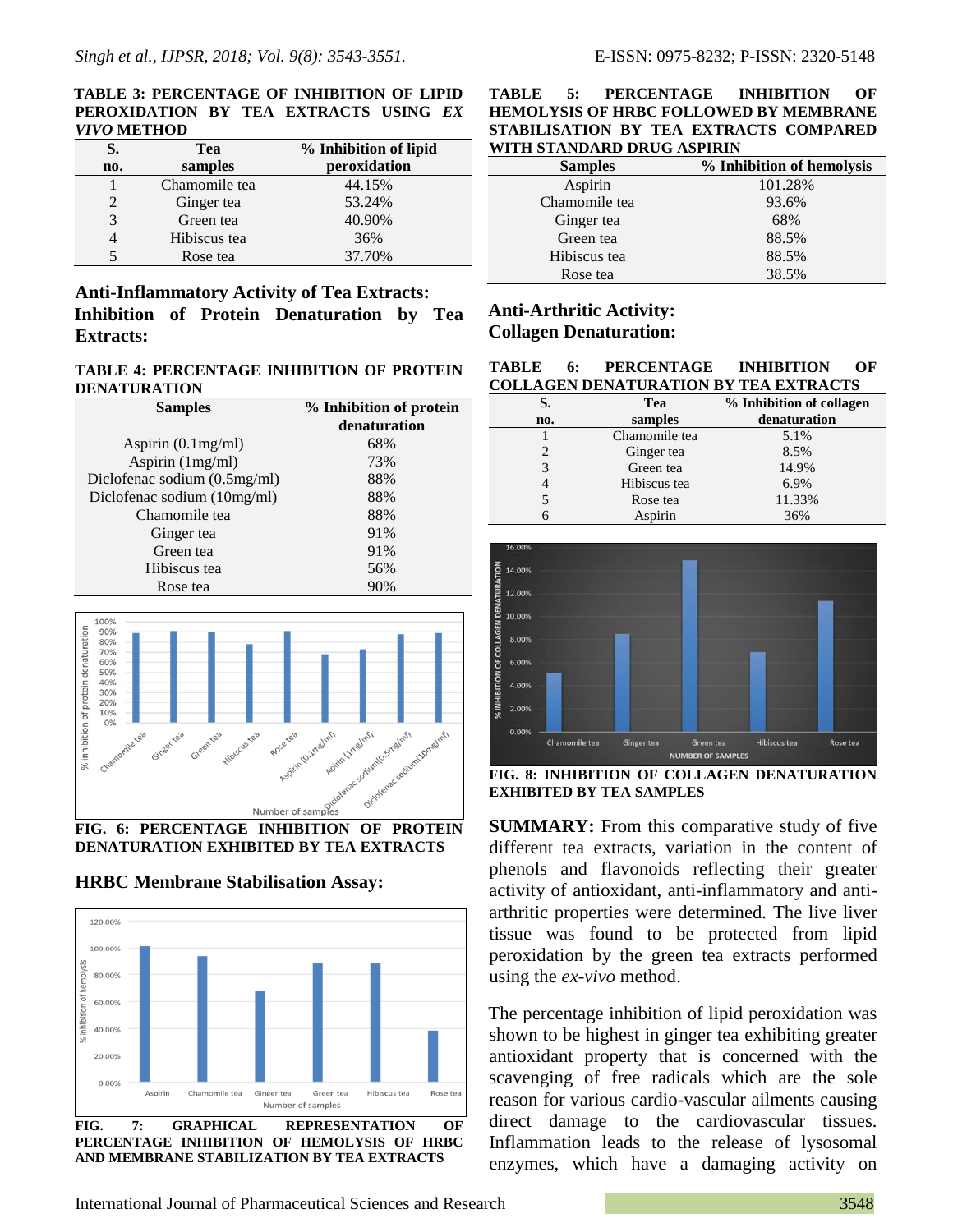tissues leading to lipid peroxidation in macromolecular biological membranes. When these biological membranes containing polyunsaturated fatty acids are damaged by lipid peroxidation, they proceed through symptomatically, without indicating the pathological conditions such as heart attacks, septic shocks and arthritis.

The percentage inhibition of protein denaturation was found to be directly proportional to prevent inflammation. Maximum inhibition of protein denaturation was shown by ginger tea, green tea and rose tea comparatively. Lysosomal membrane stabilisation plays a prominent role in preventing inflammation caused by activated neutrophils which releases inflammatory mediators such as proteases. On release of these enzymes to the extracellular environment causes greater tissue damage. The maximum percentage stabilisation of HRBC membrane was found to be exhibited by chamomile tea reflecting the anti-inflammatory property.

Arthritis is one of the major disorders manifested by inflammation. Arthritis is characterized by events; primarily inflammation, secondly cartilage destruction. Reduction of inflammation can be brought about by daily consumption of green tea in turn reducing the cartilage destruction which is further responsible for decreasing the joint pain. Several studies have shown that the presence of large amount of collagen in the cartilage renders the cartilaginous properties such as flexibility, elasticity, rigidity and helps in easy movement of hands and legs. Heat induced protein denaturation would cause the collagen to lose its optimum functionality structure leading to cartilage destruction. Inhibition of collagen denaturation was observed by the tea extracts proving that the extracts chosen have anti-arthritic property and maximum percentage inhibition was exhibited by green tea.

**CONCLUSION:** The antioxidant, antiinflammatory and anti-arthritic property of tea extract samples were evaluated efficiently using *invitro* and *ex-vivo* methods. The aimed parameters are very essential to maintain homeostatic conditions of the body. Each parameter is interconnected for beneficial management of cardiovascular system.

**ACKNOWLEDGEMENT:** We thank the institution for providing us all facility

**CONFLICT OF INTEREST:** There is no conflict of interest in this work.

## **REFERENCES:**

- 1. Beutler JA: Natural products as a foundation for drug discovery. Current Protocols in Pharmacology 2009; 46: 9.11.1-9.11.21.
- 2. Crozier A, Clifford MN and Ashihara H: Plant secondary metabolites: Occurrence, structure and role in the human diet. Oxford, UK: Blackwell Publishing Ltd. 2006: 1-24, 47-136.
- 3. Miller HJMT: Antimicrobial properties of tea (*Camellia sinensis L*.). 1995.
- 4. Graham HN: Green tea composition, consumption, and polyphenol chemistry. 1992.
- 5. Lin YS, Tsai YJ, Tsay JS and Lin JK: Factors affecting the levels of tea polyphenols and caffeine in tea leaves. 2003.
- 6. Wang YF, Wang J, Wu J, Xu P, Wang YQ, Gao JJ and Hochstetter D: *In-vitro* antioxidant activity and potential inhibitory action against  $\alpha$ -glucosidase of polysaccharides from fruit peel of tea (*Camellia sinensis* L.). 2014.
- 7. Moskovitz J, Yim MB and Chock PB: Free radicals and disease. 2002.
- 8. Engels G: Herb profile: Hibiscus. 2007.
- 9. Hopkins AL, Lamm MG and Ritenbaugh JFC: *Hibiscus sabdariffa* Linn. in the treatment of hypertension and hyperlipidemia: a comprehensive review of animal and human studies. 2013.
- 10. Goldman R: All you need to know about Hibiscus. 2014.
- 11. Jadhav VM, Thorat RM, Kadam VJ and Sathe NS: Traditional medicinal uses of *Hibiscus rosa-sinensis*. Journal of Pharmacy Research 2009; 2(8): 1220-1222.
- 12. Carvajal-Zarrabal O, Barradas-Dermitz DM, Orta-Flores Z, Hayward-Jones PM, Nolasco-Hipólito C, Uscanga MGA, Miranda-Medina A and Bujang KB: *Hibiscus sabdariffa* Linn., roselle calyx, from ethnobotany to pharmacology. 2012.
- 13. Lin HH, Charles AL, Hsieh CW, Lee YC and Ciou JY: Antioxidant effects of 14 Chinese traditional medicinal herbs against human low-density lipoprotein oxidation.
- 14. Fullerton M, Khatiwada J, Johnson JU, Davis S and Williams LL: Determination of antimicrobial activity of sorrel (*Hibiscus sabdariffa*) on *E. coli* O157:H7 isolated from Food, Veterinary, and Clinical Samples. 2011.
- 15. McKay DL, Chen CY, Saltzman E and Blumberg JB: *Hibiscus sabdariffa* L. tea (tisane) lowers blood pressure in prehypertensive and mildly hypertensive adults. J Nutr. 2010; 140(2): 298-303
- 16. Srivastava JK, Shankar E and Gupta S: Chamomile: A herbal medicine of the past with bright future. 2011.
- 17. Lee SH, Heo Y and Kim YC: Effect of German chamomile oil application on alleviating atopic dermatitislike immune alterations in mice. 2010.
- 18. Mahboubi M: *Rosa damascenaas* holy ancient herb with novel applications. 2016.
- 19. Shahriari S, Yasa N, Mohammadirad A and Abdollahi RKM: *In-vivo* antioxidant potentials of *Rosa damascene*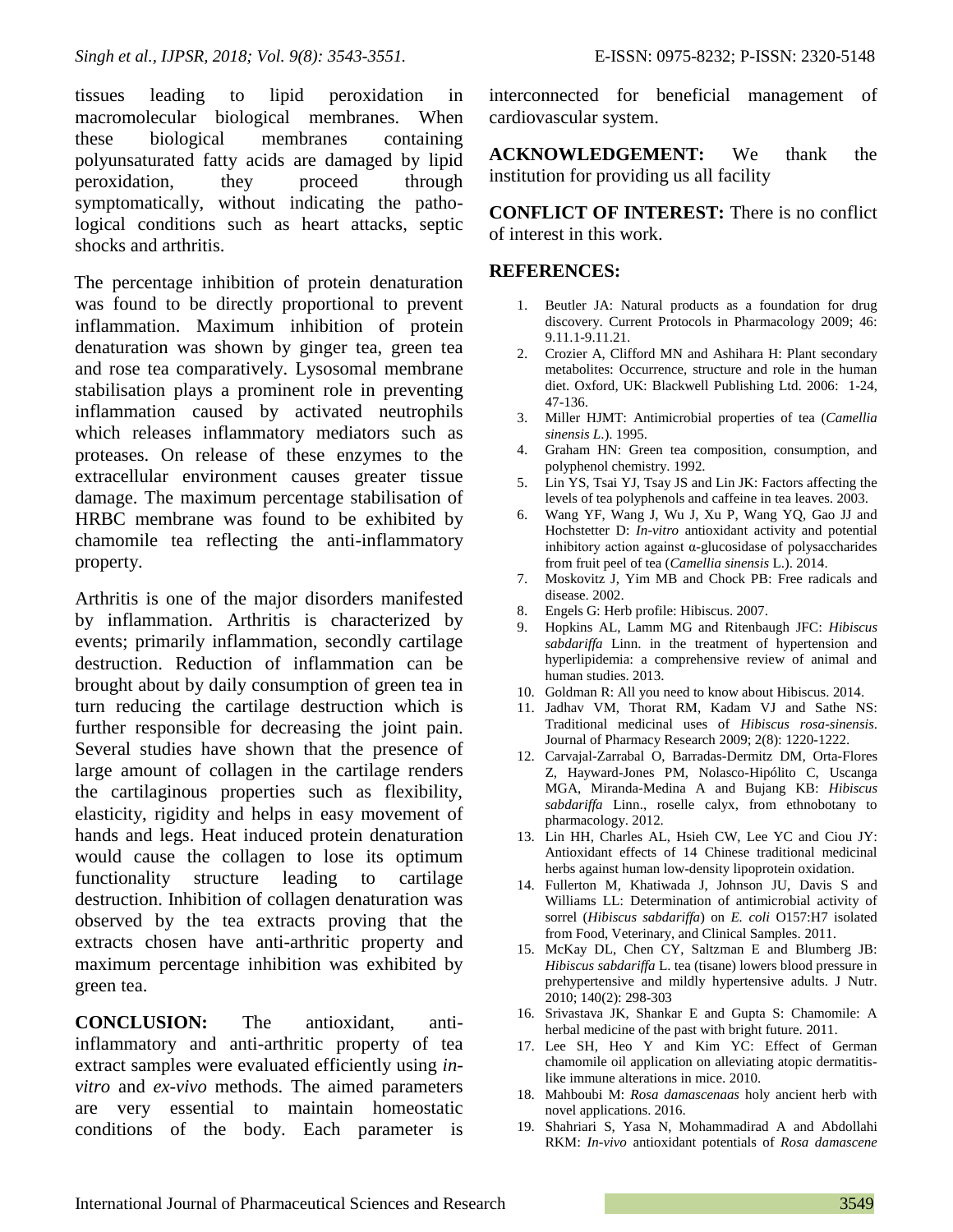petal extract from guilan, Iran, Comparable to αtocopherol. 2007.

- 20. Breemen RBV, Tao Y and Li W: Cyclooxygenase-2 inhibitors in ginger (*Zingiber officinale*). 2010.
- 21. El-Rokhel SM, Yassin NA, El-Shenawy SM and Ibrahim BM: Antihypercholesterolaemic effect of ginger rhizome (*Zingiber officinale*) in rats. 2010.
- 22. Ozgoli G, Goli M and Simbar M: Effects of ginger capsules on pregnancy, nausea and vomiting. 2009.
- 23. Langner E, Greifenberg S and Gruenwald J: Ginger: history and use. 1998.
- 24. Grzanna R, Lindmark L and Frondoza CG: Ginger-an herbal medicinal product with broad anti-inflammatory actions. 2005.
- 25. Kanwar J, Taskeen M, Mohammad I, Huo C, Chan TH and Dou QP: Recent advances on tea polyphenols. Frontiers in Bioscience (Elite Edition), 2012; 4: 111-131.
- 26. Wang Y, Wang VM and Chan CC: The role of antiinflammatory agents in age-related macular degeneration (AMD) treatment. 2011.
- 27. Grundy SM, Cleeman JI, Daniels SR, Donato KA, Eckel RH, Franklin BA, Gordon DJ, Krauss RM, Savage PJ, Smith SC Jr, Spertus JA and Costa F; American Heart Association; National Heart, Lung, and Blood Institute. Diagnosis and management of the metabolic syndrome: an American Heart Association/National Heart, Lung, and Blood Institute Scientific Statement. 2005 Oct 25; 112(17): 2735-52. Epub 2005.
- 28. Cheeseman KH and Slater TF: An introduction to free radical biochemistry. 1993; 49(3): 481-93.
- 29. Kasote DM, Katyare SS, Hegde MV and Bae H: Significance of antioxidant potential of plants and its relevance to therapeutic applications. 2015.
- 30. Levine M, Ramsey SC and Daruwara R: Criteria and recommendation for Vitamin C intake. JAMA 1991; 281: 1415-23.
- 31. Bagchi K and Puri S: Free radicals and antioxidants in health and disease. East Mediterranean Health Jr 1998; 4: 350-60.
- 32. Lobo V, Patil A, Phatak A and Chandra N: Pharmacogn Rev, Free radicals, antioxidants and functional foods: Impact on Human Health 2010. 4(8): 118-126. doi:10.4103/0973-7847.70902.
- 33. Krinsky NI: Mechanism of action of biological antioxidants. Proc Soc Exp Biol Med 1992; 200: 248-54.
- 34. Stefanis L, Burke RE and Greene LA: Apoptosis in neurodegenerative disorders. Curr Opin Neurol. 1997; 10: 299-305.
- 35. Rao AL, Bharani M and Pallavi V: Role of antioxidants and free radicals in health and disease. Adv Pharmacol Toxicol 2006; 7: 29-38.
- 36. Poppel GV and Golddbohm RA: Epidemiologic evidence for β - carotene and cancer prevention. Am J Clin Nutr 1995; 62: 1393-5.
- 37. Zelko I, Mariani T and Folz R: Superoxide dismutase multigene family: A comparison of the CuZn-SOD (SOD1), Mn-SOD (SOD2) and EC-SOD (SOD3) gene structures, evolution, and expression. Free Radic Biol Med 2002; 33: 337-49.
- 38. Banniste J, Bannister W and Rotilio G: Aspects of the structure, function, and applications of superoxide dismutase. CRC Crit Rev Biochem 1987; 22: 111-80.
- 39. Chelikani P, Fita I and Loewen PC: Diversity of structures and properties among catalases. Cell Mol Life Sci. 2004; 61: 192-208.
- 40. Traber MG and Atkinson J: Vitamin E, antioxidant and nothing more. Free Radic Biol Med 2007; 43: 4-15.
- 41. Tan DX, Manchester LC, Reiter RJ, Qi WB, Karbownik M and Calvo JR: Significance of melatonin in antioxidative defense system: Reactions and products. Biol Signals Recept 2000; 9: 137-59.
- 42. Guerin M, Huntley ME and Olaizola M: Haematococcus astaxanthin: applications for human health and nutr. 2003.
- 43. Ambati RR, Moi PS, Ravi S and Gokare R and Aswathanarayana: Astaxanthin: Sources, extraction, stability, biological activities and its commercial applications-a review. 2003.
- 44. Ebersole JL and Cappelli D: Acute phase reactants in infection and inflammatory diseases. 2000.
- 45. Kolb-Bachofen V: A review on the biological properties of C-reactive protein. Immunobiology 1991; 183: 133-45.
- 46. Ridker PM, Cushman M, Stampfer MJ, Tracy RP and Hennekens CH: Inflammation, aspirin, and the risk of cardiovascular disease in apparently healthy men. 1997.
- 47. Gabay C and Kushner I: Acute-phase proteins and other systemic responses to inflammation. N Engl J Med 1999; 340: 448-54.
- 48. Donath MY and Shoelson SE: Type 2 diabetes as an inflammatory disease. Nat Rev Immunol. 2011.
- 49. Lappalainen U, Whitsett JA, Wert SE, Jay W and Bry TK: Interleukin-1β causes pulmonary inflammation, emphysema, and airway remodeling in the adult murine lung. 2005.
- 50. Temann UA, Geba GP, Rankin JA and Flavell RA: Expression of interleukin 9 in the lungs of transgenic mice causes airway inflammation, mast cell hyperplasia, and bronchial hyperresponsiveness. 1998.
- 51. Tang W, Geba GP, Zheng T, Ray P, Homer RJ, Kuhn C, R Flavell A and Elias JA: Targeted expression of IL-11 in the murine airway causes lymphocytic inflammation, bronchial remodeling, and airways obstruction. 1996.
- 52. Serhan CN and Savill J: Resolution of inflammation: the beginning programs the end. Nature Immunology 2005; 6(12): 1191-1197.
- 53. Pelletier JP, Martel-Pelletier J and Abramson SB: Osteoarthritis, an inflammatory disease: Potential implication for the selection of new therapeutic targets. 2001.
- 54. Kumon Y, Suehiro T, Nishiya K, Hashimoto K, Nakatani K and Jean D: Ferritin correlates with C-reactive protein and acute phase serum amyloid A in synovial fluid, but not in serum. 2009.
- 55. Belchera C, Yaquba R, Fawthropa F, Baylissb M and Dohertya M: Synovial fluid chondroitin and keratan sulphate epitopes, glycosaminoglycans, and hyaluronan in arthritic and normal knees. 1997.
- 56. Thonar EJ, Masuda K, Lenz ME, Hauselmann HJ, Kuettner KE and Manicourt DH: Serum markers of systemic disease processes in osteoarthritis. 1995.
- 57. Hedbom E, Antonsson P, Hjerpe A, Aeschlimann D, Paulsson M, Pimentel ER, Sommarin Y, Wendel M, Oldberg A and Heinegård D: Cartilage matrix proteins. An acidic oligomeric protein (COMP) detected only in cartilage. 1992.
- 58. Saxne T and Heinegard D: Cartilage oligomeric matrix protein: A novel marker of cartilage turnover detectable in synovial fluid and blood. 1992.
- 59. Black S, Kushner I and Samols D: C- reactive protein. 2004.
- 60. Tian J, Hong S, Miotkowski I, Datta P and Chen YP: Observation of current-induced, long-lived persistent spin polarization in a topological insulator: A rechargeable spin battery. Science Advances 2017: 3(4): e1602531. doi: 10.1126/sciadv.1602531